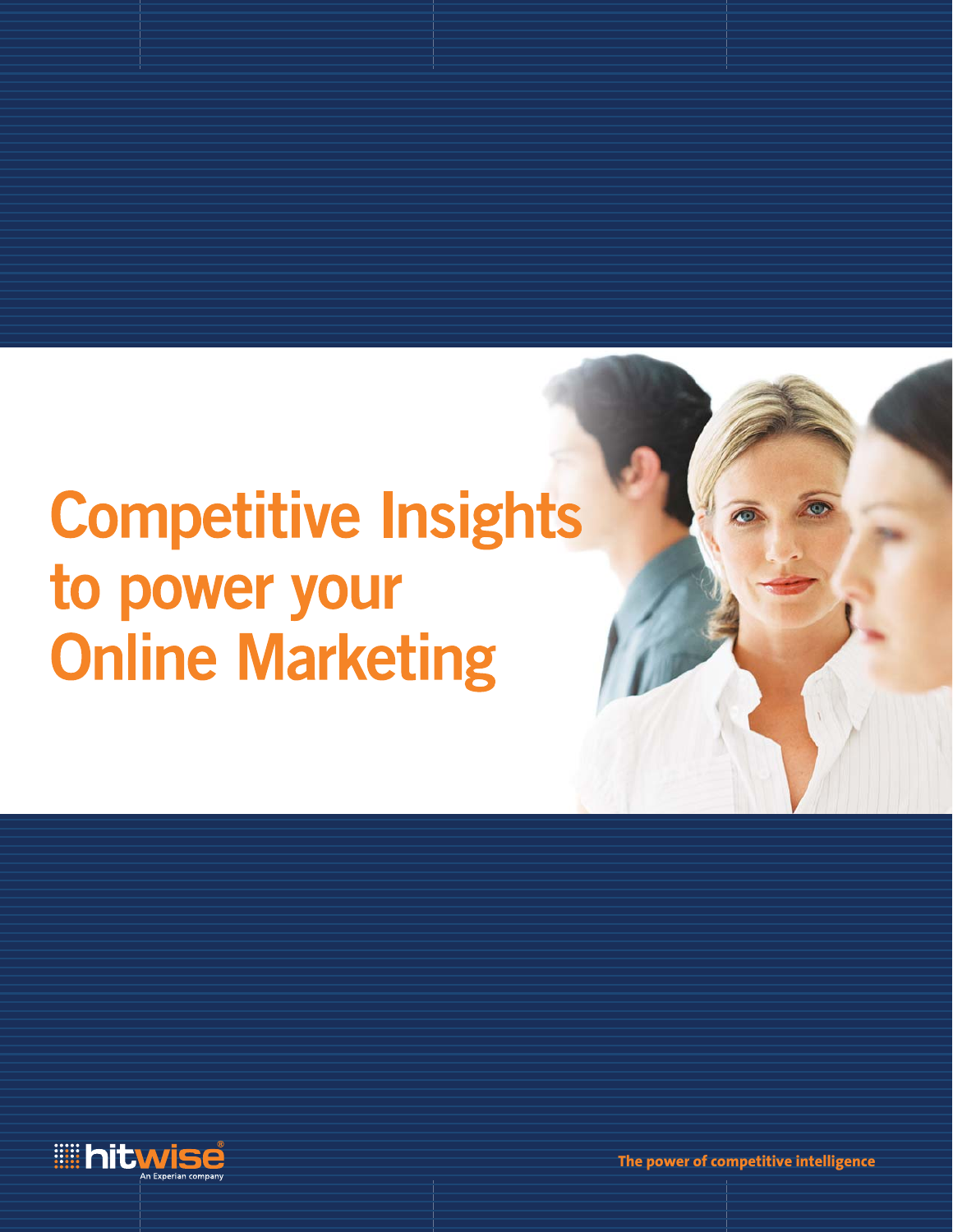# **About Hitwise**

Hitwise is the world's leading online competitive intelligence service used by businesses worldwide to make better online marketing decisions.

Each day we report on how more than 25 Million Internet users (10 Million in the US) interact with over 1 Million websites across more than 160 industries. Hitwise collects anonymous Internet usage information from a combination of ISP data partnerships and opt-in panels, and complies with local and international privacy legislation as audited by PricewaterhouseCoopers.

By analyzing data on more people, more websites, more often, Hitwise identifies online marketing opportunities for its clients based on how their online presence compares to competitive websites. This information is used to maximize the return on clients' online investments in efforts such as affiliate programs, search marketing, online advertising, content development and lead generation. Clients of Hitwise access daily competitive insights via the user-friendly Hitwise website.

Annualized agreements can be customized to meet a client's specific business objectives and Hitwise clients are assigned a dedicated Account Manager and receive ongoing product training.

Hitwise, a subsidiary of Experian (FTS: EXPN) www.experiangroup.com, operates in the United States, United Kingdom, Australia, New Zealand, Hong Kong and Singapore.

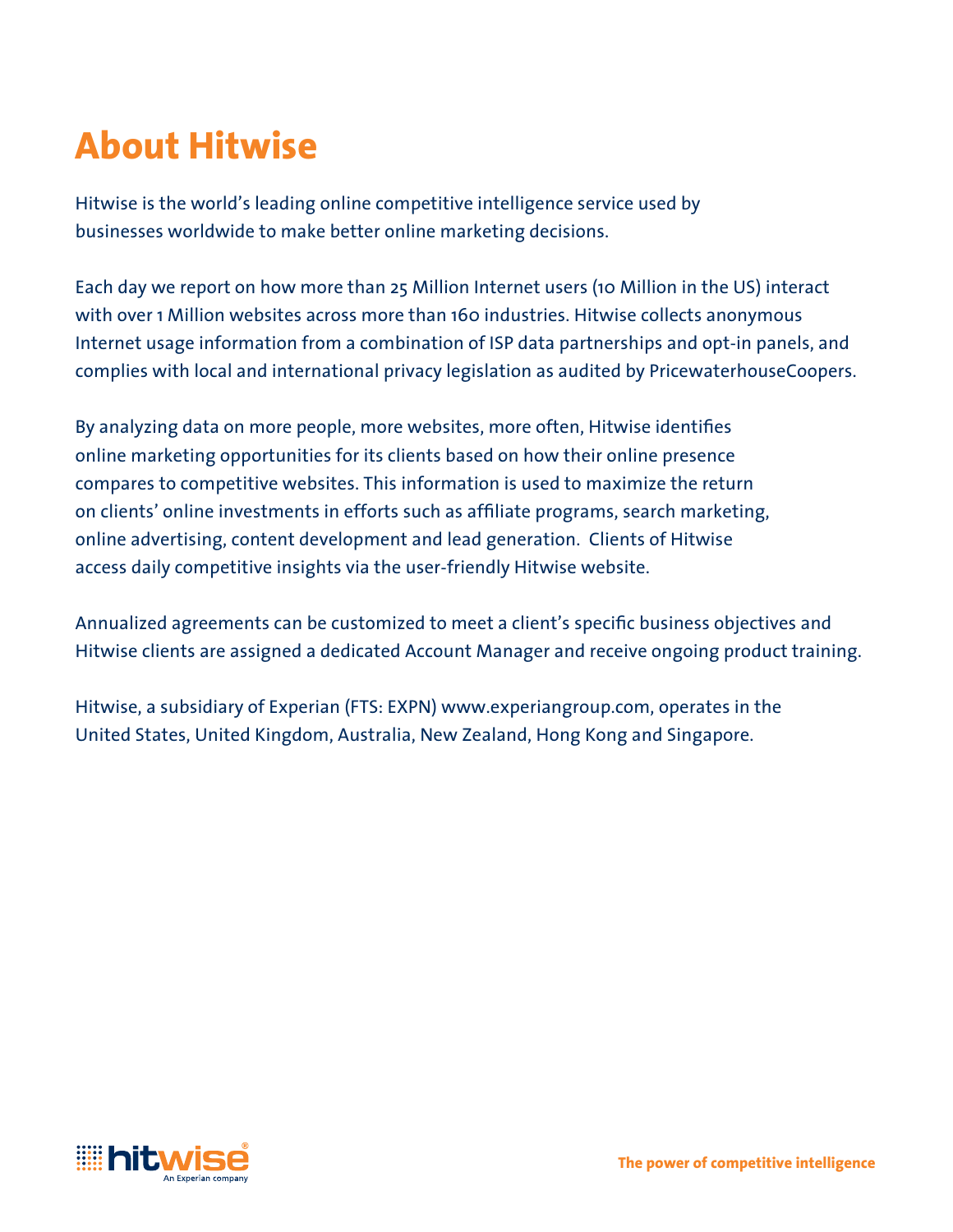# **Our Clients and how they use Hitwise**

Our 1,400 clients worldwide use Hitwise to gain a unique competitive advantage across their online marketing programs. Hitwise data plays a crucial role in the planning, evaluation and reporting stages of various online programs such as:



**Benchmarking Against Key Competitors**



**Search Marketing and Search Engine Optimization Campaigns**



**Affiliate Marketing Programs** 



**Online Advertising and Sponsorships**



**Content Development and Programming**



**Sales and Business Development**

# A select list of our clients includes:

























All logos/trademarks are owned by and registered to their respective companies.

 $HbI$ 

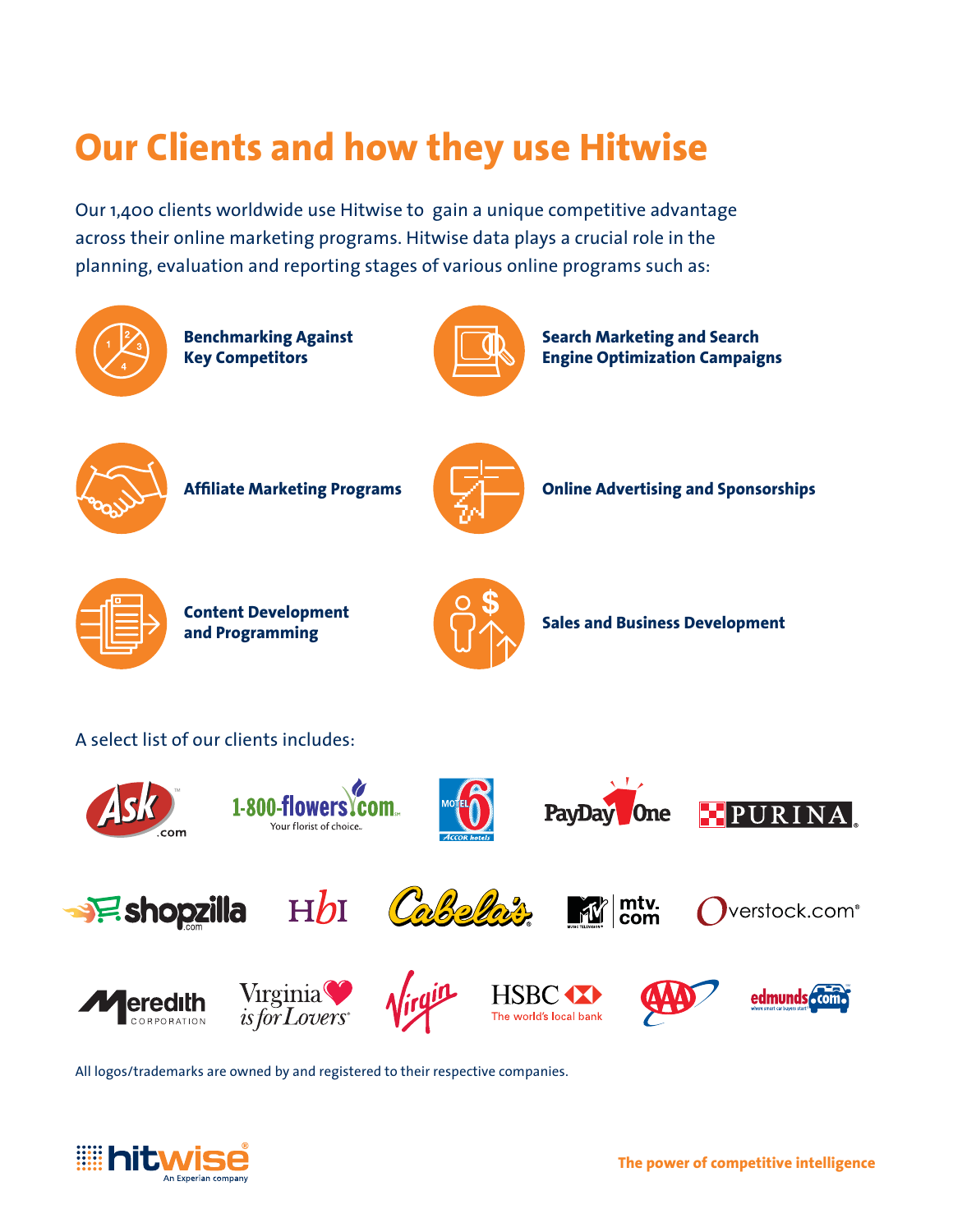# **Competitive Intelligence Tools and Features**

The Hitwise Competitive Intelligence Service is updated daily and competitive insights are delivered in a user-friendly, online interface. Clients have access to a range of competitive intelligence tools, enabling them to analyze competitive information in a format best suited to their specific business objectives.



#### **Rankings**

Hitwise Rankings provides an instant overview of key players and fast-moving websites across 160 industries and your custom categories.



# **Clickstream**

Hitwise Clickstream data provides extensive reports on the upstream and downstream traffic from a specific website, industry or custom category.



# **Search Intelligence™**

Hitwise Search Intelligence™ is an industry leading keyword research tool for analyzing the long tail of search data. It provides extensive insights on how people have successfully searched for products and services across all major search engines.



# **Industry Statistics**

Hitwise Industry Statistics is the easiest way to understand the nuances of each industry.



# **Demographics and Lifestyle**

Hitwise Demographics and Lifestyle profiles are available on thousands of websites and define a website's users based on age, gender, geographic location, social group and life stage.



# **Charting**

Hitwise Charting enables you to create customized charts detailing how websites, industries or search terms perform against each other over time.



# **Ranking Alerts**

Hitwise Ranking Alerts send you an email as soon as a key event that matters to your business happens on the Internet.



# **Media Alerts**

Hitwise Media Alerts sends you an email as soon as press mentions relating to your business or competitors are found online.



# **Custom Reports**

Hitwise clients can receive via email, highly customizable reports which can be delivered on a daily, weekly or monthly basis.



#### **Conversions**

Hitwise Conversions helps marketers better understand how their customers 'take action' on competitive websites.



# **Answers**

Hitwise Answers is a powerful navigation tool which prompts you with marketing questions Hitwise can help you answer.



# **Dashboards**

Hitwise Dashboards allows you to view several of your favorite Hitwise reports on a single page. Reports are customizable and updated automatically.

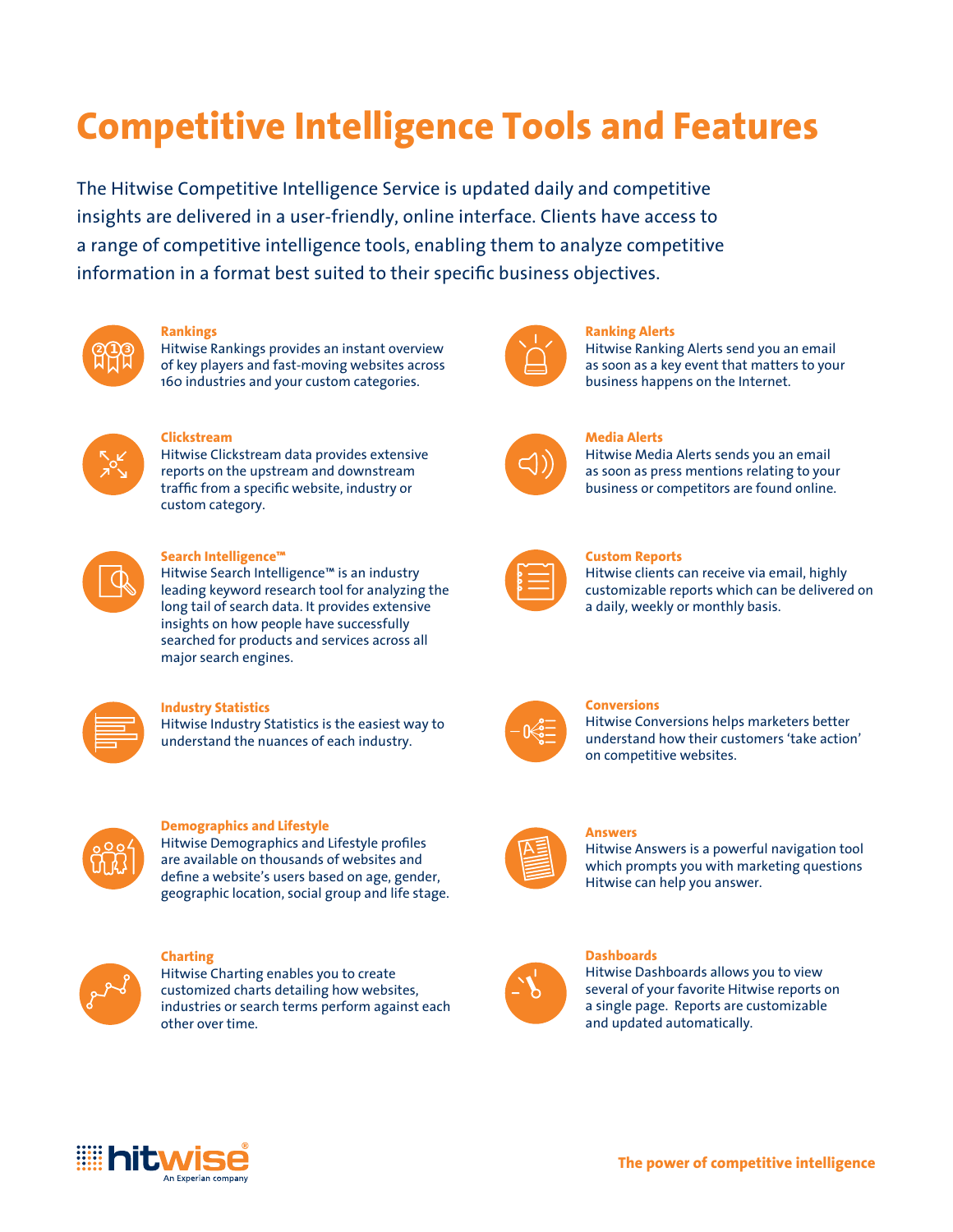# **Hitwise Industry Categories**

Hitwise reports on over 1 Million websites across 160+ industry categories providing clients with an instant view of key competitors. A summary of the Hitwise industry categories is listed below:

# **All Categories**

#### **Automotive**

- Classifieds
- Dealerships
- Manufacturers
- Motorcycling
- Motorsport
- Recreation

#### **Aviation**

- Commercial Airlines

#### **Business and Finance**

- Accountancy
- Agricultural
- Banks and Financial Institutions
- Book Publishers
- Building and Construction
- Business Directories
- Business Information
- Consultancies - Electronics
- Employment and Training
- Freight and Storage
- IT and Internet
- Insurance
- Legal
- Manufacturing
- and Industrial
- Marketing
- Primary Industry
- and Resources - Professional Associations
- Real Estate
- Stocks and Shares
- Telecommunications

**illication** 

- Utilities

#### **Community**

- Humanitarian
- Organizations

#### **Computers and Internet**

# - E-Greetings

- Electronics
- Email Services - Graphics and Clip Art
- Hardware
- Hosting and Domain
- Registration
- Internet Advertising
- Net Communities and Chat
- Paid to Surf
- Portal Frontpages
- Search Engines
- Software
- Web Development
- Webcams

#### **Education**

- Institutions
- Reference

#### **Entertainment**

- Animation and Comics
- Arts
- Books and Writing
- Competitions
- Games
- Humor
- Mobile Phones
- Movies
- Multimedia
- Nightlife
- Performing Arts
- Personalities - Photography
- Radio
- Television
- Wrestling

#### **Food and Beverage**

- Brands and Manufacturers
- Lifestyle and Reference
- Restaurants and Catering

#### **Gambling**

- Bingo
- Casinos
- Directories
- Games
- Lotteries
- Poker
- Sport Betting

### **Government**

 - County, City and Town - Federal

**Shopping and Classifieds**  - Apparel and Accessories - Appliances and Electronics

 - Auctions - Automotive - Books - Classifieds - Computers - Department Stores - Flowers and Gifts - Grocery and Alcohol - Health and Beauty - House and Garden - Intimate Apparel and Accessories

 - Music - Office Supplies - Rewards and Directories - Sport and Fitness - Ticketing - Toys and Hobbies - Video and Games - Wholesale and Relationship Sales

**Sports** - Baseball - Basketball - Boxing - Brands - College - Cycling - Fantasy - Fishing - Football - Golf - Hockey - Horse Racing - Motorsport - Skateboarding and In-line Skating - Snow Sports - Soccer - Tennis - Track and Field - Watersports - Yachting and Boating

 **Travel** - Agencies - Cruises - Destinations and Accommodation

 - Maps - Transport

**The power of competitive intelligence**

- State

#### **Health and Medical**

- Alternative
- Health Insurance
- Hospitals
- Information
- Organizations
- Paramedical and Ancillary
- Pharmaceutical and Medical Products
- Pharmacies
- Primary and Specialist
- Research

- Blogs and Personal Websites

- Wellbeing

 - Childrens sites - Dating - Environment - Family - Fashion - Gay and Lesbian - Hobbies and Crafts - House and Garden - Mens Sites - New Age - Pets and Animals - Politics - Religion - Weddings - Womens Sites

#### **Lifestyle** - Beauty

 **Music**

 - Bands and Artists - Companies  **News and Media** - Broadcast Media - Community Directories

 and Guides - IT Media - Print - Weather